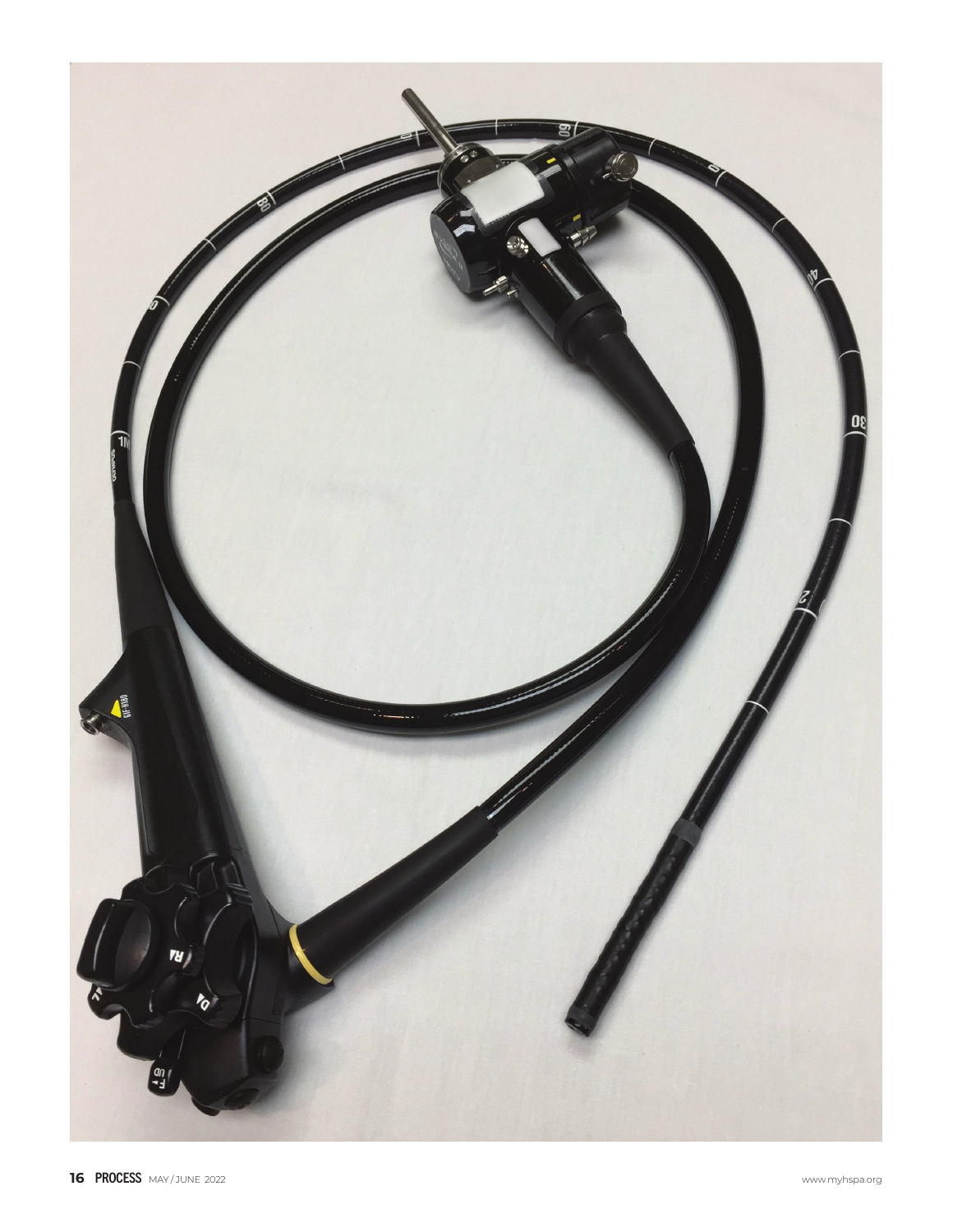CER SELF-STUDY LESSON PLAN LESSON NO. CER 524 (INSTRUMENT CONTINUING EDUCATION - ICE)

# ANSI/AAMI ST91:2021 Content Changes and New Emphasis: What Every CER Must Know

BY MARY ANN DROSNOCK, MS, CIS, CFER, RM (NRCM), AAMIF, FAPIC AND JOHN WHELAN, BSN, RN

Certified Endoscope Reprocessor (CER) lessons provide members with ongoing education focusing on the maintenance and handling of endoscopes. These lessons are designed for CER recertification but can be of value to any CRCST.

#### **Earn Continuing Education Credits**

**Online:** Visit www.myhspa.org for online grading.

**By mail:** Mailed submissions to HSPA will not be graded or granted a point value (paper/pencil grading of the CER Lesson Plans is not available through HSPA or Purdue University). HSPA accepts only online submissions.

**Scoring:** Each online quiz with a passing score is worth 2 contact hours toward your CER recertification (6 points) or CRCST recertification (12 points).

**More information:** HSPA provides online grading services for any of the Lesson Plan varieties. **Note: Purdue University ONLY provides grading services for the CRCST and CIS lessons. Please do not send the CER or CHL lessons to Purdue for grading. Direct any questions about online grading to HSPA at 312.440.0078.**

## **LEARNING OBJECTIVES**

- 1. Identify substantive changes made to the updated ST91
- 2. Review areas of emphasis within the steps of endoscope reprocessing
- 3. Understand the emphasis on endoscope inspection, cleaning verification, storage, and handling

In the previous issue of *PROCESS*<br>
the CER lesson plan introduced<br>
areas of new or increased focus<br>
for ANSI/AAMI ST91:2021. Note<br>
This updated version replaces the 2015 n the previous issue of *PROCESS*, the CER lesson plan introduced areas of new or increased focus for ANSI/AAMI ST91:2021. *Note: standard and is not an addendum to it; therefore, healthcare organizations, management and staff members will need to reference this guidance moving forward.* This lesson identifies substantive changes made to the standard and reviews the recommendations for best practice within the steps of endoscope processing.

The foreword of the updated document includes (as did the 2015 version) definitions for key words that are used to differentiate levels of requirement for the guidance given. This is important when reading and interpreting any standard or guidance document.

Used within the context of this document:

• "Must" represents obligatory requirements [e.g., as dictated by regulations. Occupational Safety and Health Administration (OSHA) regulations are examples].

- "Shall" denotes strict requirements based on subscribing to this document.
- "Should" directs reference to one practice, in particular, when other options may be available to consider.
- "May" indicates acceptance of (or permission for) a particular practice.
- "Can" signals possible practice. It is essential to understand that the

entire document (not just the "musts," "shalls" and "shoulds") speaks to recommendations for best practices and that is what should always drive the work of endoscope processing.

### **Objective 1: Identify substantive changes made to the updated ST91**

As stated in the March/April 2022 CER lesson, a distinct definition is given for high-risk endoscopes (those known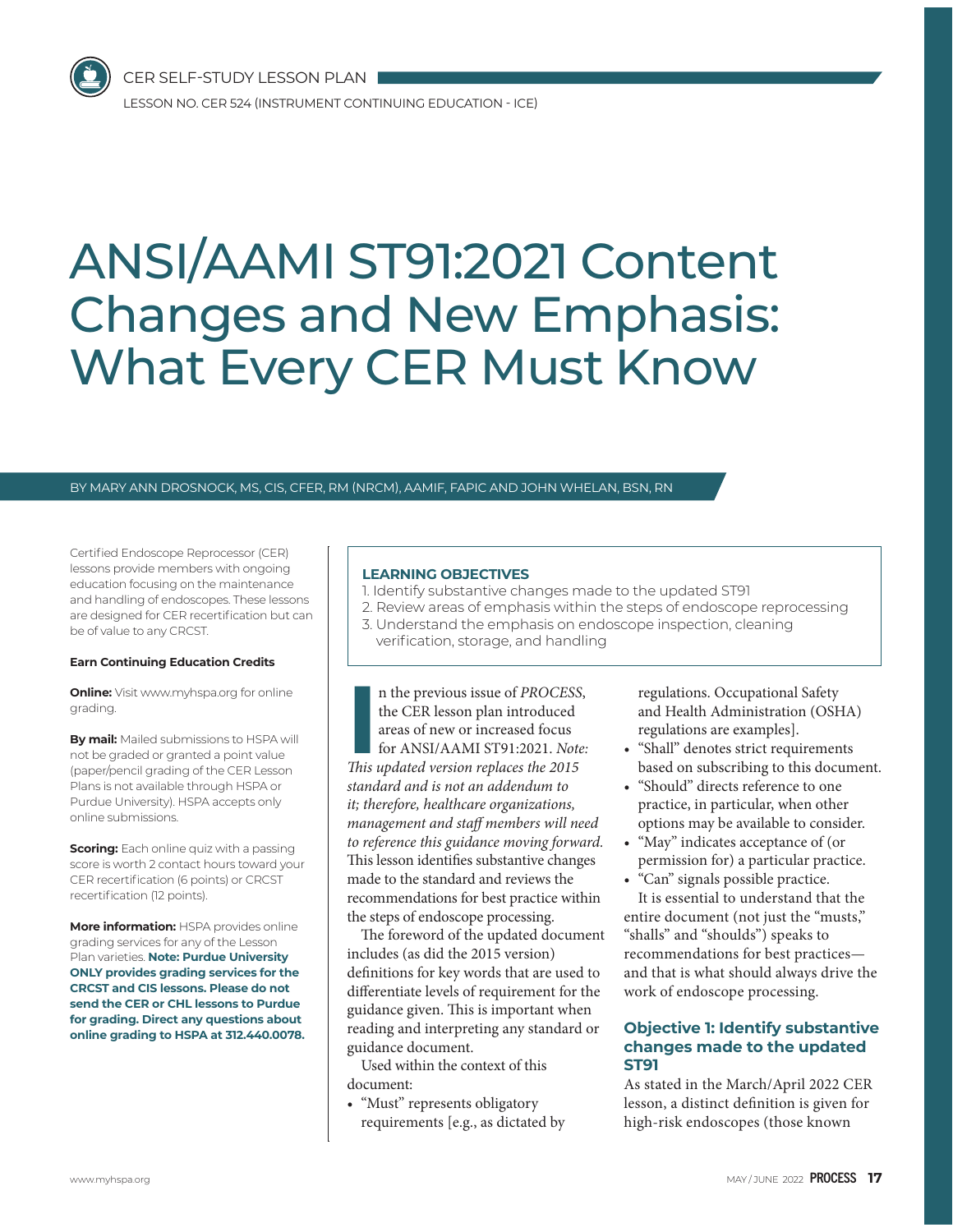to have been involved with outbreaks and those that are more difficult to process). These include elevator channel endoscopes [duodenoscopes and linear endoscopic ultrasound (EUS) scopes], bronchoscopes, ureteroscopes, cystoscopes, and endobronchial ultrasound scopes (EBUS)]. Additionally, an organization can opt to classify any other type of endoscope as "high risk" based on its own multidisciplinary risk assessments. In making this definition, increased attention and consideration are given to endoscope complexity as well as known issues identified through clinical investigations and research.

The principal consideration for highrisk endoscopes involves increased quality control, especially for the steps of focused inspection and cleaning verification. There is now an expectation of cleaning verification testing each time a high-risk endoscope is processed. Remaining "non-high-risk" endoscopes would still undergo cleaning verification (minimally, as endoscopes arrive new) and at pre-established intervals (determined through a facility risk assessment). Example guidance is provided to help users determine the most appropriate frequency intervals (high-risk endoscopes should always receive prioritization in risk assessments).

ST91:2021 sets an expectation of endoscope processing certification within two years for any staff performing this work (example certification organizations are included in the standard). ST91:2021 further directs that frontline staff should receive training and competency assessments before being considered independent, and those training and competencies should be provided annually (at minimum) and whenever devices, equipment or processes change. The updated standard includes key elements to consider for staff training, responsibilities for those providing training, and competency verification activities.

A weakness and risk for many healthcare organizations lies in the actual physical space and design of endoscope processing areas. To assist with facility assessments and/or when renovations are being considered, direction is provided in the updated standard, along with space requirements for each area of processing. Infection prevention and unidirectional flow from dirty to clean is emphasized, as are patient and staff safety. Reference is made to commonly existing one-room designs; however, the standard states that two separate rooms are preferred. Focused content is provided regarding traffic control; sinks and accessories; physical surfaces; heating, ventilation and air conditioning (HVAC); electrical and lighting; and water quality.

A cornerstone of the 2021 standard involves embedding quality monitoring throughout the steps of processing. The expectation for staff certification and maintaining training and competency are certainly part of this foundation, as is enhanced visual inspection and cleaning verification. The new standard also emphasizes monitoring of both manual and automated cleaning processes, with a focus also on water quality. Reference is given to evaluate water quality upon installation, as well as when repairs and modifications occur. Quality control also involves policies and procedures, traceability, documentation requirements, and record keeping. Throughout the standard, recommendations are given for decisions to be made by a multidisciplinary team; this includes establishing policies and procedures and an implementing an ongoing quality

assurance program. Detailed content in the standard provides a roadmap for embedding quality control measures.

# **Objective 2: Review areas of emphasis within the steps of endoscope processing**

One fundamental for ongoing quality monitoring is ensuring each step of processing occurs according to the manufacturer's instructions for use (IFU) and that written policies are based on nationally recognized standards and guidelines. Therefore, the core of ST91:2021 details best practice guidance from point of clinical use through processing and back to storage.

An intentional reset of terminology includes the term "point-of-use treatment" as opposed to "precleaning" to describe what should happen to an endoscope at the bedside immediately following the procedure. Adopting the "point of use" terminology helps prevent misinterpretation that this practice replaces or is part of manual cleaning, and it recognizes other necessary tasks in this step. Aside from the actual wiping and flushing of the endoscope, accessories are to be removed, the endoscope should then be readied for transport and communication should be initiated for "handoff" to processing professionals.

To limit drying of residual bioburden, the endoscope is to remain moist for transport. This can be achieved by placing a moistened towel inside the container, using an approved pretreatment solution or placing the endoscope inside a package designed to maintain humid conditions. The endoscope should not be transported submerged in solution. OSHA regulations essentially drive the remaining expectations and direct the need for (and type of) containment. Clear biohazard labeling is required. The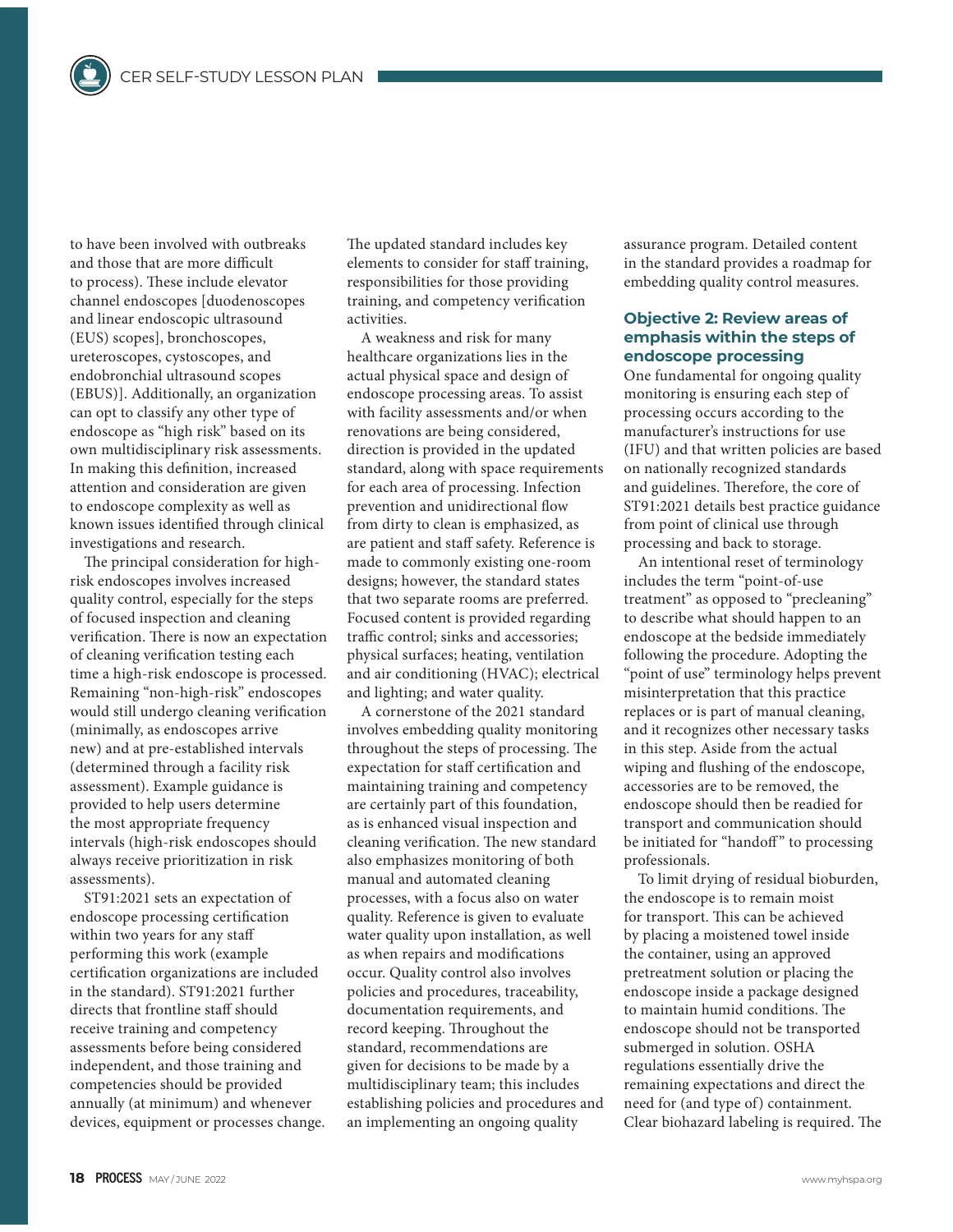endoscope should be transported within a container large enough to safely hold that model of endoscope. The container should be nonporous, puncture-proof, and leakproof on its sides and bottom.

From there, the endoscope arrives in the processing area and undergoes leak testing. Leak testing is to be performed every processing cycle, before the endoscope is exposed to fluids. Endoscopes discovered to have leaks should be labeled, removed from clinical rotation and sent for repair. Quality control for leak testers is stressed in ST91:2021 to include pressure output verification each day the testers are in use. This is a new concept for many. The main operator-controlled quality control that could occur for leak testers is electrical safety testing. The intent is to ensure adequate pressure is being delivered to discover any size leak.

Point-of-use treatment should be done as soon as possible after clinical use and handoff communication. This handoff involves transfer of information to processing staff and denotes time procedure was completed, time point of use treatment occurred, and identification of procedural area and patient identifier. Aside from operational value, this also serves to allow (if necessary) delayed processing protocols, as directed by endoscope manufacturers – which need to be followed.

For manual cleaning performed at the sink, reinforcement is given to those delayed processing principles, and utility water rinsing after the detergent wash. Additionally, in preparation for visual inspection, drying the exterior and purging accessible channels with air should be performed. For automated cleaning [e.g., automated endoscope reprocessors (AERs)], recognition is given that some current generation AERs have

cleaning cycles that are validated and U.S. Food and Drug Administration (FDA)-cleared; however, ST91:2021 emphasizes that automated cleaning cycles do not replace or abbreviate point-of-use treatment. The standard also emphasizes that when considering replacing full manual cleaning with automated cleaning, a multidisciplinary team should be convened to conduct a risk assessment. Further, when it comes to duodenoscopes, the FDA recommendations are reinforced (AER cleaning cycles should only be a supplement to thorough manual cleaning).

# **Objective 3: Understand the emphasis on endoscope inspection, cleaning verification, storage and handling**

Inspection is a critically important next step in endoscope reprocessing and one that is commonly missed by processing staff. This presents an opportunity to ensure the endoscope is clean enough to proceed, even before automated processes, and to also ensure the endoscope is inspected for damage. Best practices includes enhanced visual inspection, with lighted magnification. Borescope inspection can also be included, especially for endoscope channels, port openings, and distal tips. Cleaning verification occurs during this step also to test for residuals that may not be seen. As stated previously, high-risk endoscopes are to undergo cleaning verification testing every cycle. ST91:2021 reinforces the importance of sending any endoscope for repair that repeatedly fails cleaning verification tests or has damage.

As stated in the previous CER lesson, ST91:2021 recommends against manual high-level disinfection (HLD), as automated processes have shown

to be more consistent and efficient and presents less staff exposure risk. Still, direction is provided for manual disinfection, which needs to be available as a backup (but preference is still for automated disinfection). For manual disinfection, ST91:2021 highlights the need to use critical water for the post-processing rinse (unless sterile water is specified by the endoscope manufacturer's IFU). Examples of critical water are deionized and reverse osmosis water.

Whether automated or manual processes are used (after exposure to a high-level disinfectant), the endoscope is to be rinsed and then manually dried—even when an automated process has a drying cycle. Generally, the drying cycle in an AER is a purge only. The exterior is to be dried with a non-linting cloth, and accessible channels should undergo "a minimum of 10 minutes with pressure-regulated forced instrument air or a minimum of HEPA-filtered air." Endoscopes are to be dried, regardless of whether they are to be placed in storage or used for the next clinical procedure. Drying cabinets may be used to facilitate drying; however, adherence to cabinet manufacturer's IFU is critical. Drying verification tests can aid in screening for residual moisture.

For storage, drying cabinets are preferred, but at minimum, conventional endoscope storage cabinets need to have HEPA-filtered air circulating within them. With this declaration in ST91:2021, the days of passive ventilation for endoscope storage are over. Endoscopes should not be stored in procedure rooms or within soiled areas of processing rooms.

Hand hygiene and clean gloves are required when handling patient-ready endoscopes (including when placing the devices into storage cabinets or when removing them from the